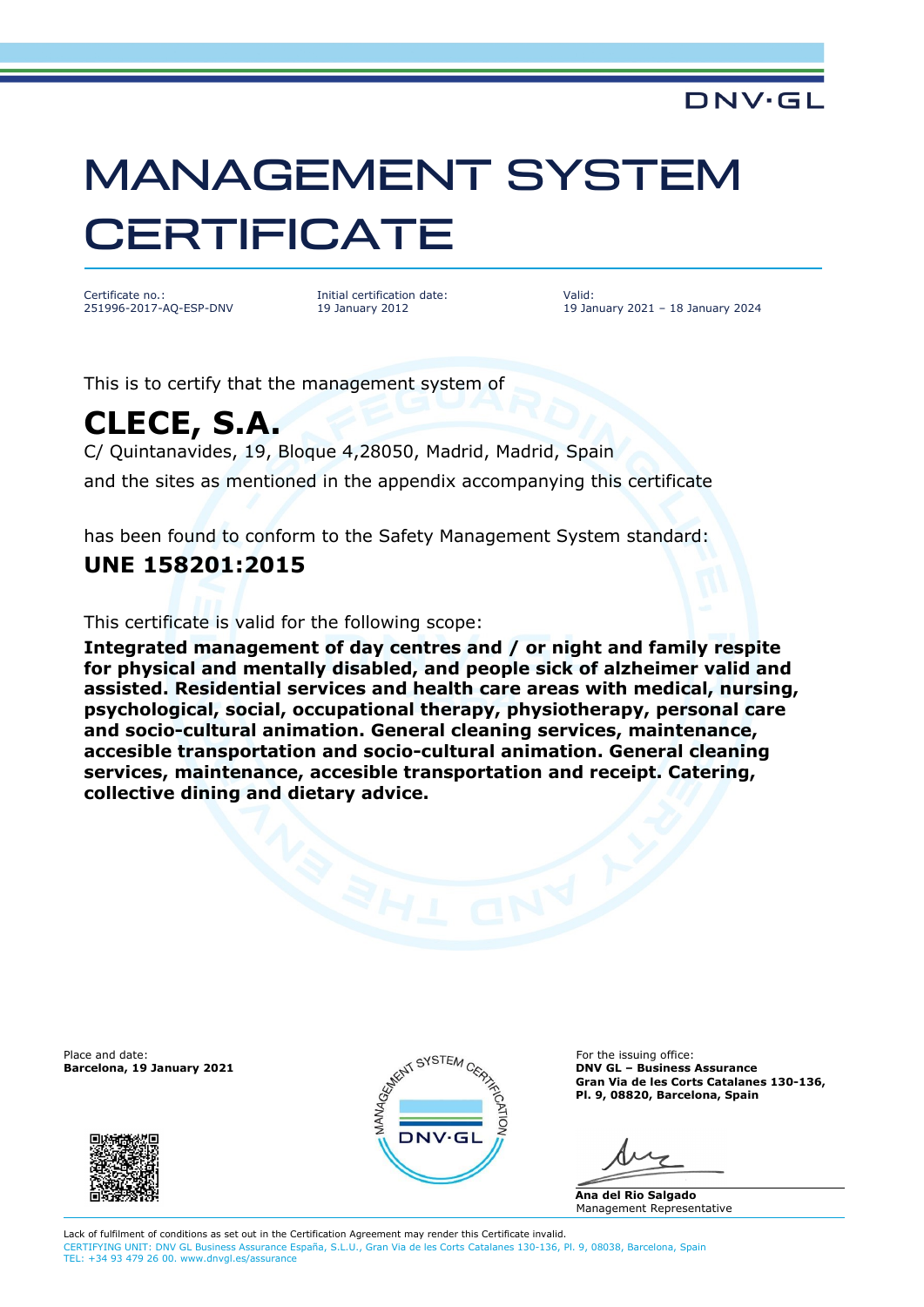Certificate no.: 251996-2017-AQ-ESP-DNV Place and date: Barcelona, 19 January 2021

## **Appendix to Certificate**

#### **CLECE, S.A.**

Locations included in the certification are as follows:

| <b>Site Name</b>                                        | <b>Site Address</b>                                            | <b>Site Scope</b>                                                                                                                                                                                                                                                                                                                                                                                                                                                                                                                                                                                               |
|---------------------------------------------------------|----------------------------------------------------------------|-----------------------------------------------------------------------------------------------------------------------------------------------------------------------------------------------------------------------------------------------------------------------------------------------------------------------------------------------------------------------------------------------------------------------------------------------------------------------------------------------------------------------------------------------------------------------------------------------------------------|
| CLECE, S.A.                                             | C/ Quintanavides, 19, Bloque<br>4,28050, Madrid, Madrid, Spain | Integrated management of day centres<br>and / or night and family respite for<br>physical and mentally disabled, and<br>people sick of alzheimer valid and<br>assisted. Residential services and<br>health care areas with medical,<br>nursing, psychological, social,<br>occupational therapy, physiotherapy,<br>personal care and socio-cultural<br>animation. General cleaning services,<br>maintenance, accesible transportation<br>and socio-cultural animation. General<br>cleaning services, maintenance,<br>accesible transportation and receipt.<br>Catering, collective dining and dietary<br>advice. |
| CLECE, S.A. Centro de día Ezeró                         | C/ Isla de Palma, 6,38913,<br>Frontera, El Hierro, Spain       | Integrated management of day centres<br>and / or night and family respite for<br>physical and mentally disabled, and<br>people sick of alzheimer valid and<br>assisted. Residential services and<br>health care areas with medical,<br>nursing, psychological, social,<br>occupational therapy, physiotherapy,<br>personal care and socio-cultural<br>animation. General cleaning services,<br>maintenance, accesible transportation<br>and socio-cultural animation. General<br>cleaning services, maintenance,<br>accesible transportation and receipt.<br>Catering, collective dining and dietary<br>advice. |
| CLECE, S.A. Centro de Día<br>Municipal Fátima de Madrid | C/ Sierra de los Filabres, 15,28038,<br>Madrid, Madrid, Spain  | Integrated management of day centres<br>and / or night and family respite for<br>physical and mentally disabled, and<br>people sick of alzheimer valid and<br>assisted. Residential services and<br>health care areas with medical,<br>nursing, psychological, social,<br>occupational therapy, physiotherapy,<br>personal care and socio-cultural<br>animation. General cleaning services,<br>maintenance, accesible transportation<br>and socio-cultural animation. General<br>cleaning services, maintenance,<br>accesible transportation and receipt.<br>Catering, collective dining and dietary<br>advice. |

Lack of fulfilment of conditions as set out in the Certification Agreement may render this Certificate invalid. CERTIFYING UNIT: DNV GL Business Assurance España, S.L.U., Gran Via de les Corts Catalanes 130-136, Pl. 9, 08038, Barcelona, Spain TEL: +34 93 479 26 00. www.dnvgl.es/assurance

**DNV·GL**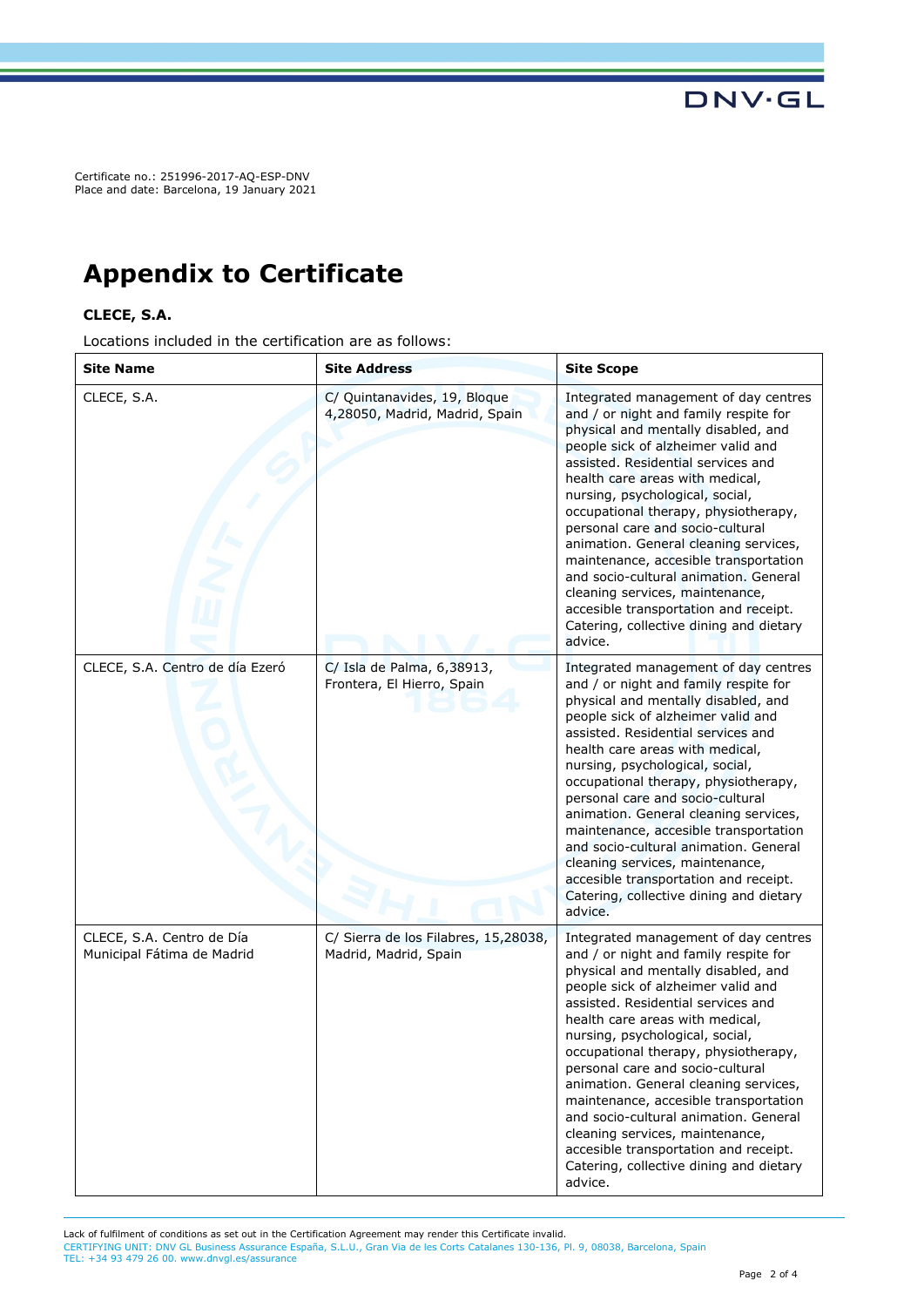**DNV·GL** 

Certificate no.: 251996-2017-AQ-ESP-DNV Place and date: Barcelona, 19 January 2021

| <b>Site Name</b>                                      | <b>Site Address</b>                                       | <b>Site Scope</b>                                                                                                                                                                                                                                                                                                                                                                                                                                                                                                                                                                                               |
|-------------------------------------------------------|-----------------------------------------------------------|-----------------------------------------------------------------------------------------------------------------------------------------------------------------------------------------------------------------------------------------------------------------------------------------------------------------------------------------------------------------------------------------------------------------------------------------------------------------------------------------------------------------------------------------------------------------------------------------------------------------|
| CLECE, S.A. Centro Integrado<br>Almorox               | C/ Almorox, 1,28039, Madrid,<br>Madrid, Spain             | Integrated management of day centres<br>and / or night and family respite for<br>physical and mentally disabled, and<br>people sick of alzheimer valid and<br>assisted. Residential services and<br>health care areas with medical,<br>nursing, psychological, social,<br>occupational therapy, physiotherapy,<br>personal care and socio-cultural<br>animation. General cleaning services,<br>maintenance, accesible transportation<br>and socio-cultural animation. General<br>cleaning services, maintenance,<br>accesible transportation and receipt.<br>Catering, collective dining and dietary<br>advice. |
| CLECE, S.A. Centro de Día<br>Municipal Miguel Delibes | Avda. de la Felicidad, 24,28041,<br>Madrid, Madrid, Spain | Integrated management of day centres<br>and / or night and family respite for<br>physical and mentally disabled, and<br>people sick of alzheimer valid and<br>assisted. Residential services and<br>health care areas with medical,<br>nursing, psychological, social,<br>occupational therapy, physiotherapy,<br>personal care and socio-cultural<br>animation. General cleaning services,<br>maintenance, accesible transportation<br>and socio-cultural animation. General<br>cleaning services, maintenance,<br>accesible transportation and receipt.<br>Catering, collective dining and dietary<br>advice. |
| CLECE, S.A. Centro de día<br>Municipal de Entrevías   | C/ Yuste, 8,28053, Madrid, Madrid,<br>Spain               | Integrated management of day centres<br>and / or night and family respite for<br>physical and mentally disabled, and<br>people sick of alzheimer valid and<br>assisted. Residential services and<br>health care areas with medical,<br>nursing, psychological, social,<br>occupational therapy, physiotherapy,<br>personal care and socio-cultural<br>animation. General cleaning services,<br>maintenance, accesible transportation<br>and socio-cultural animation. General<br>cleaning services, maintenance,<br>accesible transportation and receipt.<br>Catering, collective dining and dietary<br>advice. |